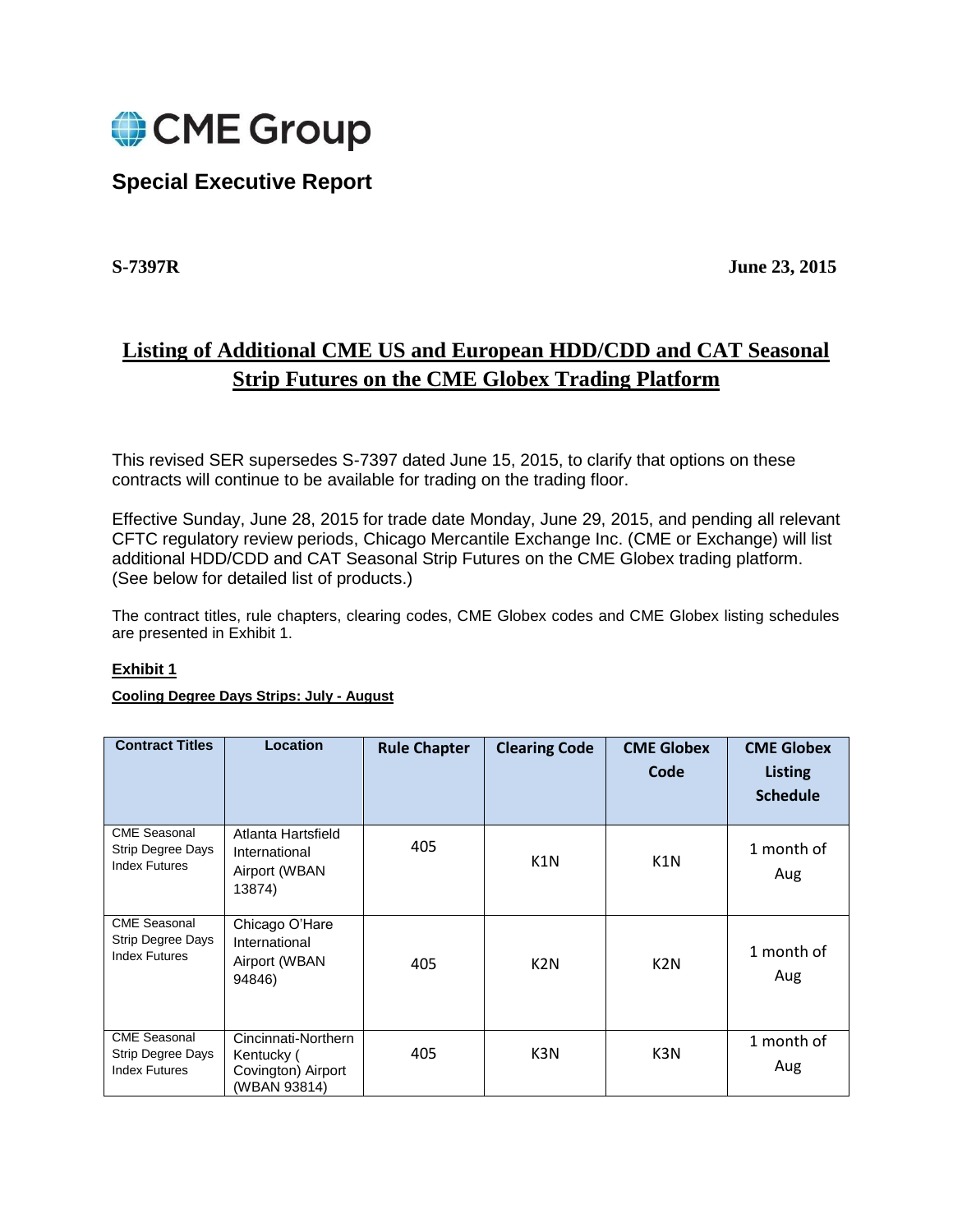| <b>CME Seasonal</b><br>Strip Degree Days<br><b>Index Futures</b>        | Dallas - Ft. Worth<br>International<br>Airport (WBAN<br>03927)    | 405 | K5N             | K5N              | 1 month of<br>Aug |
|-------------------------------------------------------------------------|-------------------------------------------------------------------|-----|-----------------|------------------|-------------------|
| <b>CME Seasonal</b><br><b>Strip Degree Days</b><br><b>Index Futures</b> | Las Vegas<br>McCarran<br>International<br>Airport (WBAN<br>23169) | 405 | <b>KON</b>      | <b>KON</b>       | 1 month of<br>Aug |
| <b>CME Seasonal</b><br>Strip Degree Days<br><b>Index Futures</b>        | Minneapolis-St.<br>Paul International<br>Airport (WBAN<br>14922)  | 405 | <b>KQN</b>      | <b>KQN</b>       | 1 month of<br>Aug |
| <b>CME Seasonal</b><br><b>Strip Degree Days</b><br><b>Index Futures</b> | New York La<br>Guardia Airport<br>(WBAN 14732)                    | 405 | K4N             | K4N              | 1 month of<br>Aug |
| <b>CME Seasonal</b><br>Strip Degree Days<br><b>Index Futures</b>        | Philadelphia<br>International<br>Airport (WBAN<br>13739)          | 405 | K6N             | K6N              | 1 month of<br>Aug |
| <b>CME</b> Seasonal<br><b>Strip Degree Days</b><br><b>Index Futures</b> | Sacramento<br><b>Executive Airport</b><br>(WBAN 23232)            | 405 | <b>KSN</b>      | <b>KSN</b>       | 1 month of<br>Aug |
| <b>CME</b> European<br>Seasonal CAT<br>Strip Index<br><b>Futures</b>    | Amsterdam-<br>Schiphol,<br>Netherlands (WMO<br>06240)             | 409 | G <sub>2N</sub> | G <sub>2N</sub>  | 1 month of<br>Aug |
| <b>CME</b> European<br>Seasonal CAT<br>Strip Index<br><b>Futures</b>    | London-Heathrow,<br>United Kingdom<br>(WMO 03772)                 | 409 | <b>GON</b>      | G <sub>O</sub> N | 1 month of<br>Aug |

#### **Cooling Degree Days Strips: June - August**

| <b>Contract Titles</b> | Location | <b>Rule Chapter</b> | <b>Clearing Code</b> | <b>CME Globex</b> | <b>CME Globex</b> |
|------------------------|----------|---------------------|----------------------|-------------------|-------------------|
|                        |          |                     |                      | Code              | <b>Listing</b>    |
|                        |          |                     |                      |                   | <b>Schedule</b>   |
|                        |          |                     |                      |                   |                   |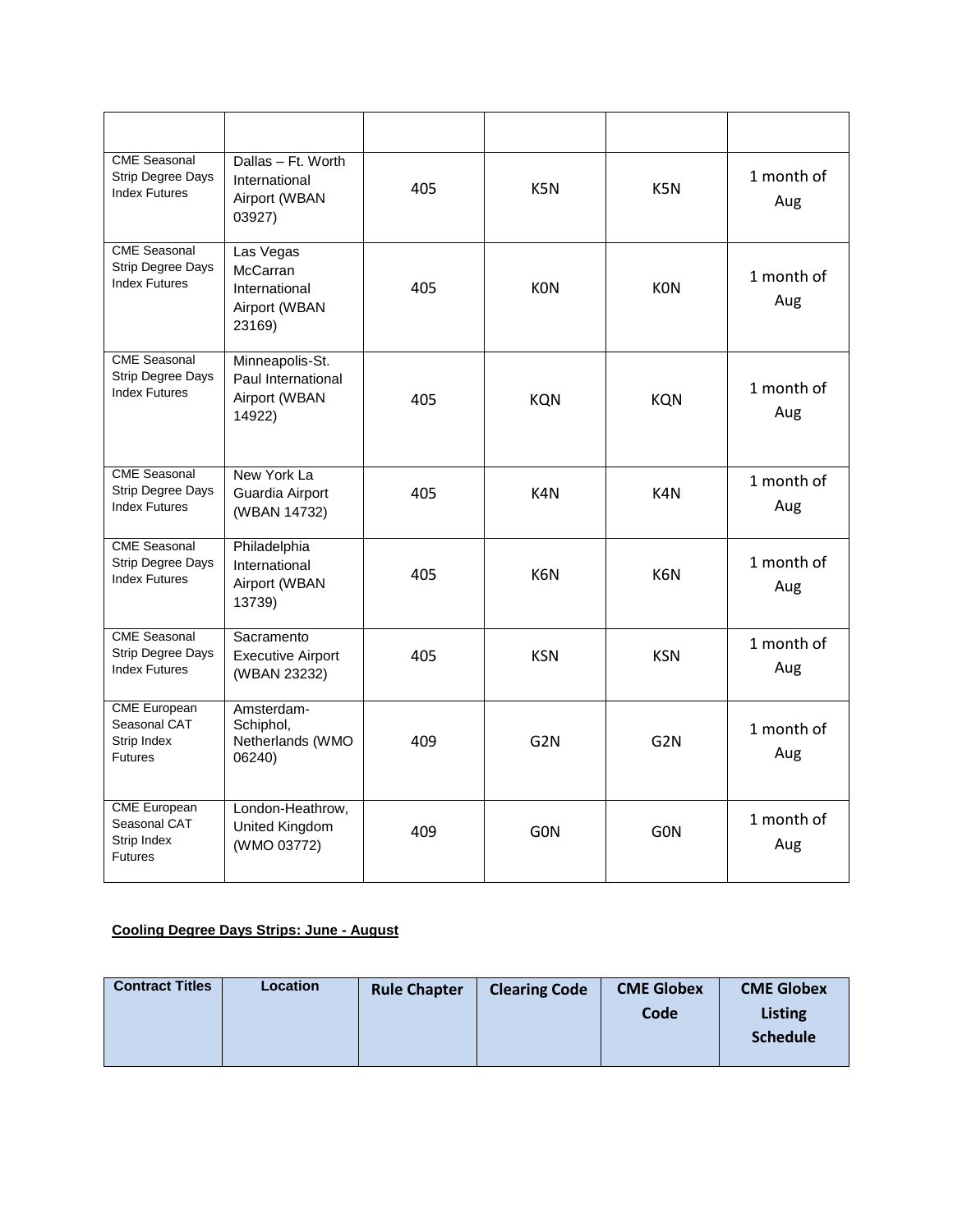| <b>CME Seasonal</b><br><b>Strip Degree</b><br>Days Index<br><b>Futures</b> | Portland<br>International<br>(WBAN<br>Airport<br>24229) | 405 | K7M | K7M | 1 month of Jul,<br>Aug |
|----------------------------------------------------------------------------|---------------------------------------------------------|-----|-----|-----|------------------------|
|----------------------------------------------------------------------------|---------------------------------------------------------|-----|-----|-----|------------------------|

## **Heating Degree Days Strips: December – February**

| <b>Contract Titles</b>                                                  | <b>Location</b>                                                            | <b>Rule Chapter</b> | <b>Clearing Code</b> | <b>CME Globex</b><br><b>Code</b> | <b>CME Globex</b><br><b>Listing</b><br><b>Schedule</b> |
|-------------------------------------------------------------------------|----------------------------------------------------------------------------|---------------------|----------------------|----------------------------------|--------------------------------------------------------|
| <b>CME Seasonal</b><br>Strip Degree Days<br><b>Index Futures</b>        | Atlanta Hartsfield<br>International<br>Airport (WBAN<br>13874)             | 405                 | H1Z                  | H1Z                              | 1 month of Feb                                         |
| <b>CME Seasonal</b><br>Strip Degree Days<br><b>Index Futures</b>        | Chicago O'Hare<br>International<br>Airport (WBAN<br>94846)                 | 405                 | H2Z                  | H2Z                              | 1 month of Feb                                         |
| <b>CME Seasonal</b><br><b>Strip Degree Days</b><br><b>Index Futures</b> | Cincinnati-<br>Northern Kentucky<br>(Covington)<br>Airport (WBAN<br>93814) | 405                 | H <sub>3Z</sub>      | H <sub>3Z</sub>                  | 1 month of Feb                                         |
| <b>CME</b> Seasonal<br>Strip Degree Days<br><b>Index Futures</b>        | Dallas - Ft. Worth<br>International<br>Airport (WBAN<br>03927)             | 405                 | H5Z                  | H <sub>5</sub> Z                 | 1 month of Feb                                         |
| <b>CME Seasonal</b><br>Strip Degree Days<br><b>Index Futures</b>        | Las Vegas<br><b>McCarran</b><br>International<br>Airport (WBAN<br>23169)   | 405                 | H <sub>0</sub> Z     | H <sub>0</sub> Z                 | 1 month of Feb                                         |
| <b>CME Seasonal</b><br>Strip Degree Days<br><b>Index Futures</b>        | Minneapolis-St.<br>Paul International<br>Airport (WBAN<br>14922)           | 405                 | <b>HQZ</b>           | HQZ                              | 1 month of Feb                                         |
| <b>CME</b> Seasonal<br><b>Strip Degree Days</b><br><b>Index Futures</b> | New York La<br>Guardia Airport<br>(WBAN 14732)                             | 405                 | H4Z                  | H4Z                              | 1 month of Feb                                         |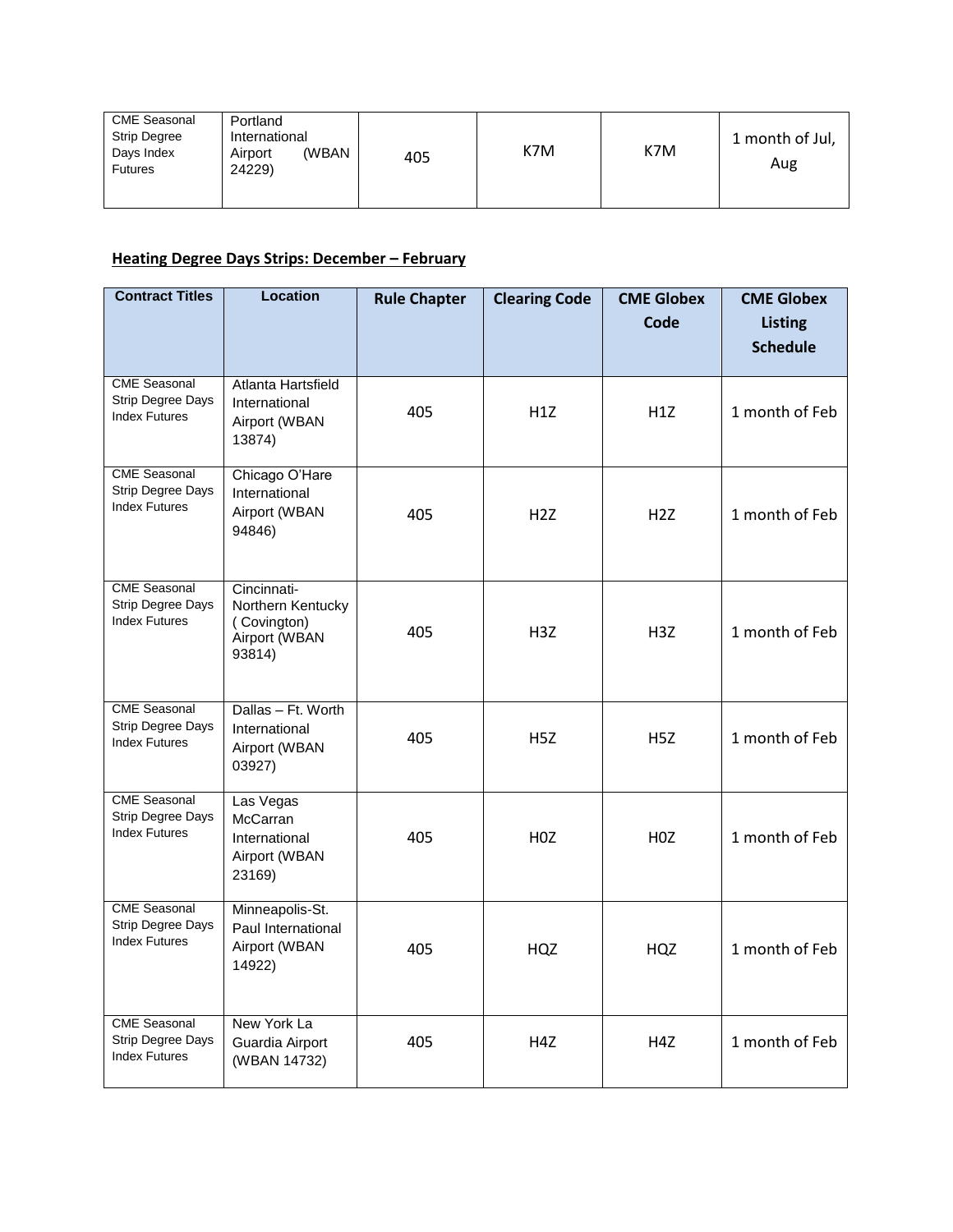| <b>CME Seasonal</b><br>Strip Degree Days<br><b>Index Futures</b>     | Sacramento<br><b>Executive Airport</b><br>(WBAN 23232)       | 405 | <b>HSZ</b>       | <b>HSZ</b>       | 1 month of Feb |
|----------------------------------------------------------------------|--------------------------------------------------------------|-----|------------------|------------------|----------------|
| <b>CME European</b><br>Seasonal Strip<br>HDD Index<br><b>Futures</b> | Amsterdam-<br>Schiphol,<br><b>Netherlands</b><br>(WMO 06240) | 407 | D <sub>2</sub> Z | D <sub>2</sub> Z | 1 month of Feb |
| <b>CME European</b><br>Seasonal Strip<br>HDD Index<br><b>Futures</b> | London-Heathrow,<br>United Kingdom<br>(WMO 03772)            | 407 | D <sub>0</sub> Z | D <sub>0</sub> Z | 1 month of Feb |

The CME Globex trading hours are: Sunday – Friday 5:00 p.m. – 3:15 p.m. with daily trading halts 3:15 p.m. – 5:00 p.m.

## **CME Rule 588.H. - Non-Reviewable Range Table**

|                     | <b>Globex Symbol</b> | <b>Globex Non-</b><br><b>Reviewable</b> | <b>NRR: Globex</b><br>Format | <b>NRR: Ticks</b> |
|---------------------|----------------------|-----------------------------------------|------------------------------|-------------------|
|                     |                      | <b>Ranges (NRR)</b>                     |                              |                   |
| <b>Temperature</b>  |                      |                                         |                              |                   |
| (CME)               |                      |                                         |                              |                   |
| <b>U.S. Cooling</b> |                      |                                         |                              |                   |
| and Heating         |                      |                                         |                              |                   |
| (Monthly and        |                      |                                         |                              |                   |
| Seasonal)           |                      |                                         |                              |                   |
| <b>Atlanta</b>      | K1N, H1Z             | 25.00 index                             | 25                           | 25                |
|                     |                      | points                                  |                              |                   |
| Chicago             | K2N, H2Z             | $25.00$ index                           | 25                           | 25                |
|                     |                      | points                                  |                              |                   |
| Cincinnati          | <b>K3N,H3Z</b>       | $25.00$ index                           | 25                           | 25                |
|                     |                      | points                                  |                              |                   |
| <b>Dallas</b>       | K5N, H5Z             | $25.00$ index                           | 25                           | 25                |
|                     |                      | points                                  |                              |                   |
| Las Vegas           | K0N, H0Z             | $25.00$ index                           | 25                           | 25                |
|                     |                      | points                                  |                              |                   |
| Minneapolis         | KQN, HQZ             | $25.00$ index                           | 25                           | 25                |
|                     |                      | points                                  |                              |                   |
| New York            | <b>K4N,H4Z</b>       | $25.00$ index                           | 25                           | 25                |
|                     |                      | points                                  |                              |                   |
| Philadelphia        | K6N                  | 25.00 index                             | 25                           | 25                |
|                     |                      | points                                  |                              |                   |
| Portland            | K7M                  | $25.00$ index                           | 25                           | 25                |
|                     |                      |                                         |                              |                   |

(additions are underscored)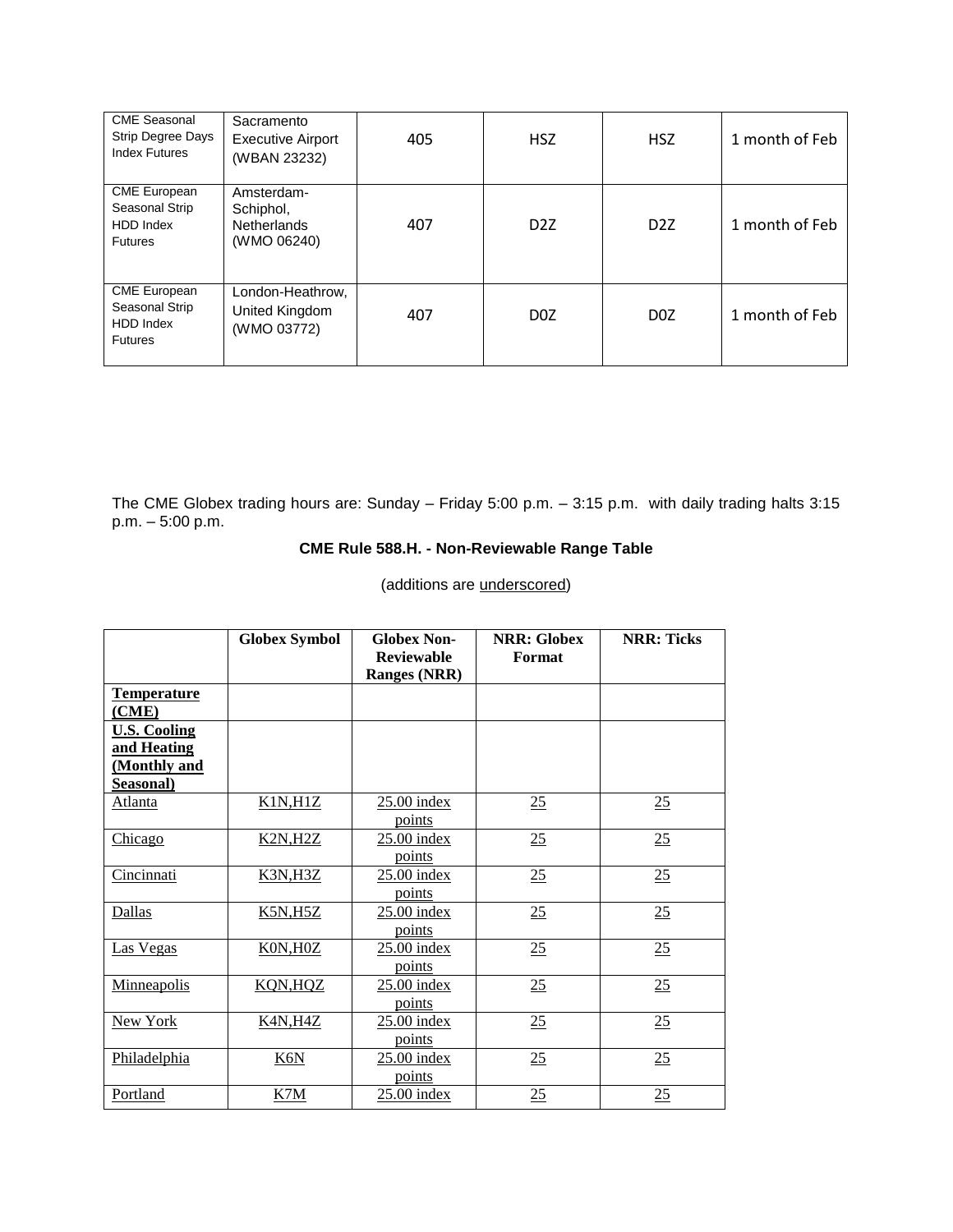|                                                                                                        |                | points                  |    |    |
|--------------------------------------------------------------------------------------------------------|----------------|-------------------------|----|----|
| Sacramento                                                                                             | <b>KSN,HSZ</b> | $25.00$ index<br>points | 25 | 25 |
| <b>Europe Heating</b><br>and Cumulative<br>Average<br><b>Temperatures</b><br>(Monthly and<br>Seasonal) |                |                         |    |    |
|                                                                                                        |                |                         |    |    |
| London                                                                                                 | GON, DOZ       | $25.00$ index<br>points | 25 | 25 |
| Amsterdam                                                                                              | G2N, D2Z       | $25.00$ index<br>points | 25 | 25 |

### **Exchange Fees:**

| <b>Membership Type</b>                                                                                                                                                                                                                                           |         | <b>CME</b><br><b>Globex</b> | All In  |
|------------------------------------------------------------------------------------------------------------------------------------------------------------------------------------------------------------------------------------------------------------------|---------|-----------------------------|---------|
|                                                                                                                                                                                                                                                                  | Fee $1$ | <b>Fee</b>                  | Fee     |
| Individual Equity Members/Clearing Members/Rule 106.J Equity Member<br>Firms/Rule 106.I Members/Rule 106.S Member Approved Funds                                                                                                                                 | \$0.02  | \$0.125                     | \$0.145 |
| Rule 106.D Lessees / Rule 106.F Employees                                                                                                                                                                                                                        | \$0.07  | \$0.125                     | \$0.195 |
| Rule 106.R Electronic Corporate Member - Holding Member                                                                                                                                                                                                          | \$0.34  | \$0.10                      | \$0.44  |
| Rule 106.H and 106.N Firms                                                                                                                                                                                                                                       | \$0.12  | \$0.125                     | \$0.245 |
| International Incentive Program (IIP) and International Volume Incentive<br>Program (IVIP) Participants                                                                                                                                                          | \$0.12  | \$0.125                     | \$0.245 |
| Asian Incentive Program (AIP), Central Bank Incentive Program (CBIP),<br>Emerging Markets Bank Incentive Program (EMBIP), Latin American Fund<br>Manager Incentive Program (FMIP), Latin American Proprietary Trading<br>Incentive Program (LAPTIP) Participants | \$0.12  | \$0.125                     | \$0.245 |
| CME Electronic Incentive Program (CEIP) Participants                                                                                                                                                                                                             | \$0.39  | \$0.10                      | \$0.49  |
| Latin American Commercial Incentive Program (LACIP) Participants                                                                                                                                                                                                 | \$0.16  | \$0.375                     | \$0.535 |
| CTA/Hedge Fund Incentive Program Participants                                                                                                                                                                                                                    | \$0.16  | \$0.375                     | \$0.535 |
| CBOE Members (reduced for S&P Index & E-mini S&P only)                                                                                                                                                                                                           | \$0.16  | \$0.375                     | \$0.535 |
| <b>Customers of Member Firms (Non-Members)</b>                                                                                                                                                                                                                   | \$0.16  | \$0.375                     | \$0.535 |

**1** Clearing Fee applies to Pit Trades, Pit Spreads, Give Ups, Electronic Trades, Electronic Spreads, Exercise, Assignment, Delivery, Future from Exercise and Future from Assignment transaction types.

| <b>Other CME Processing Fees</b> | Rate   |
|----------------------------------|--------|
| <b>EFP Surcharge</b>             | \$0.44 |
| <b>Block Trade Surcharge</b>     | \$0.44 |
| 106.D Lessee/106.H Brokerage     | \$0.13 |
| 106.F Employee Brokerage         | \$0.13 |
| Floor / "New" Brokerage          | \$0.04 |